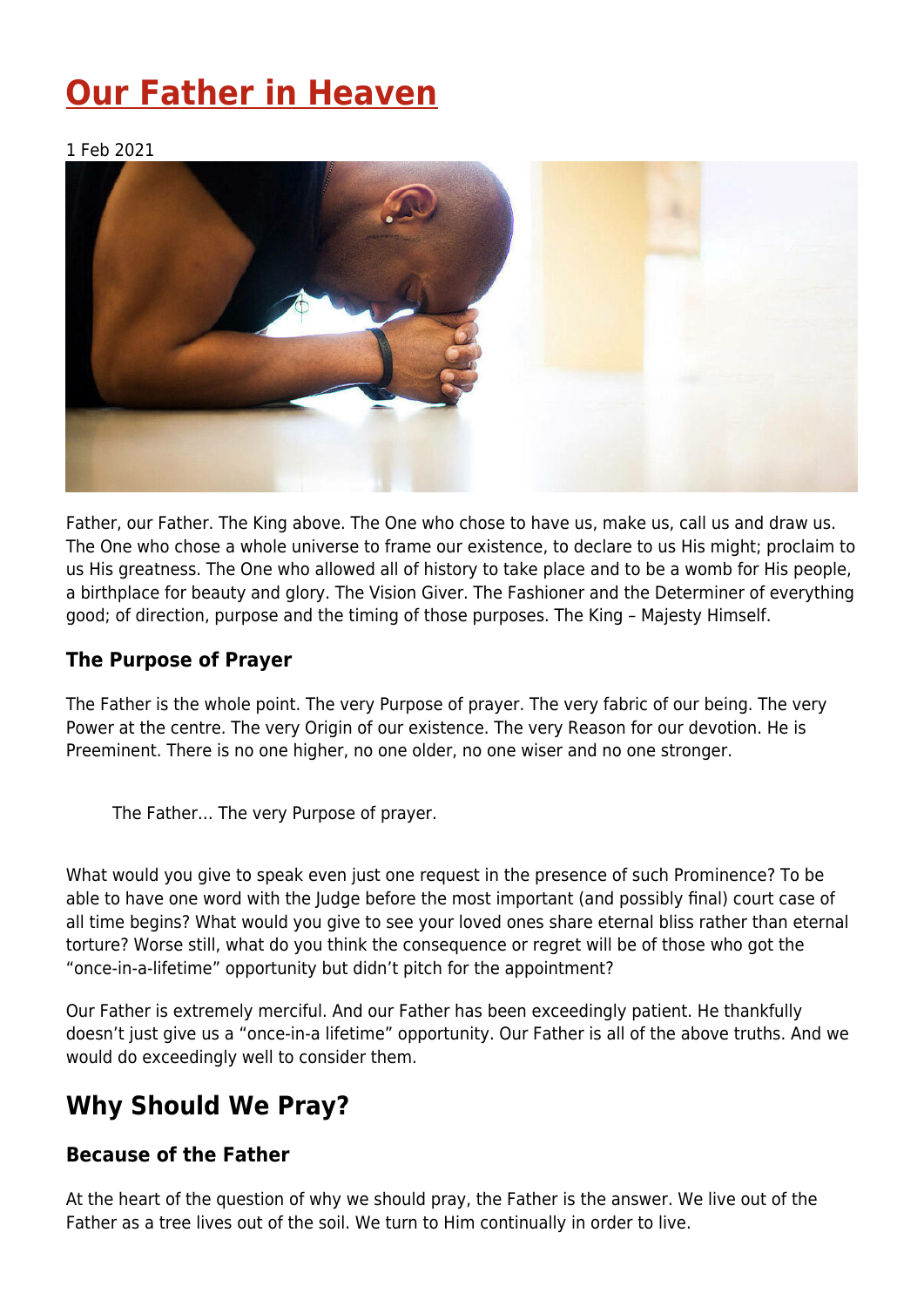#### **We See Prayer in the Bible**

We are instructed by Scripture to pray (1 Thessalonians 5:17), but, to some extent, the question of why we should pray is similar to asking why anyone should eat. (Deuteronomy 8:3). In this case, what do we tell our children? Why would we want anyone to eat?

In the Father, we have a similar kind of truth. A truth so obvious that speaking about it seems superfluous, unless we are spiritually immature or impaired in some way, which is quite frequently the dilemma. As human beings, we are blind and deaf, with poor memories and without spiritual understanding. For the sake of our memories, let's do some revision:

#### **Jesus Sets the Prayer Example**

Concerning prayer, let us remember that Jesus both modelled (Luke 5:16) and taught it (Luke18:1). Scripture teaches us that even today, both Jesus and the Holy Spirit don't just do things they deem right. Instead, they 'pray' to the Father (Hebrews 7:25; Romans 8:26-27). Numerous Scriptures seem to imply that even our enemy is still praying to the Father (Job1:6-12; Zechariah 3:1; Luke 22:31; Revelation 12:10).

Most, if not all, revivals did not happen until someone started persistently laying hold of God.

#### **Saints Throughout the Ages Prayed**

Most, if not all, revivals did not happen until someone started persistently laying hold of God. It seems like empires shifted and archangels flew when Daniel prayed (Daniel 10). Climate changes occurred, and nations were saved when Elijah prayed (1 Kings 18). The earth stopped turning and even went in reverse when Joshua and Hezekiah prayed (Joshua 10:12-14; 2 Kings 20:1-11). Fire fell from heaven (2 Kings 1:10), the earth opened up (Numbers 16:32), the seas were split (Exodus 14:21-22), rivers dried up (2 Kings 2), storms ceased (Jonah 1:15), armies were defeated (2 Kings 19: 20-37) and animals changed their behaviour in the weirdest ways, all when the saints prayed (Jonah1:17 & 2:1 & 2:10; Daniel 6).

And these examples are separate from what Jesus Himself did – remember, these were people just like you and me! (James 5:16-18). The saints literally prayed "ground-breaking prayers". Those prayers were probably, without exception, not the first prayers that these people had prayed. Just as much as an Olympic athlete does not attempt his routine for the first time and do something extraordinary, these saints were trying to figure out relating to an invisible God in the secret place long before those things occurred.

## **Why Don't My Prayers Get Answered Like That?**

Luke Hulley answered a number of these kinds of questions in his article [When Prayers Don't Get](https://www.four12global.com/articles/christian-living/when-prayers-dont-get-answered/) [Answered](https://www.four12global.com/articles/christian-living/when-prayers-dont-get-answered/), an excellent resource to read. The writer of the book of James also answered this question in his letter (James 4:2-3), stating two reasons for not receiving: not praying at all and praying wrong. Of those two, by far the worst for me is not asking. I dread hearing on that day that I could have had so many other blessings and saved so many more lives, made such a difference to many, if I had just asked. That would cause me to shed bitter tears.